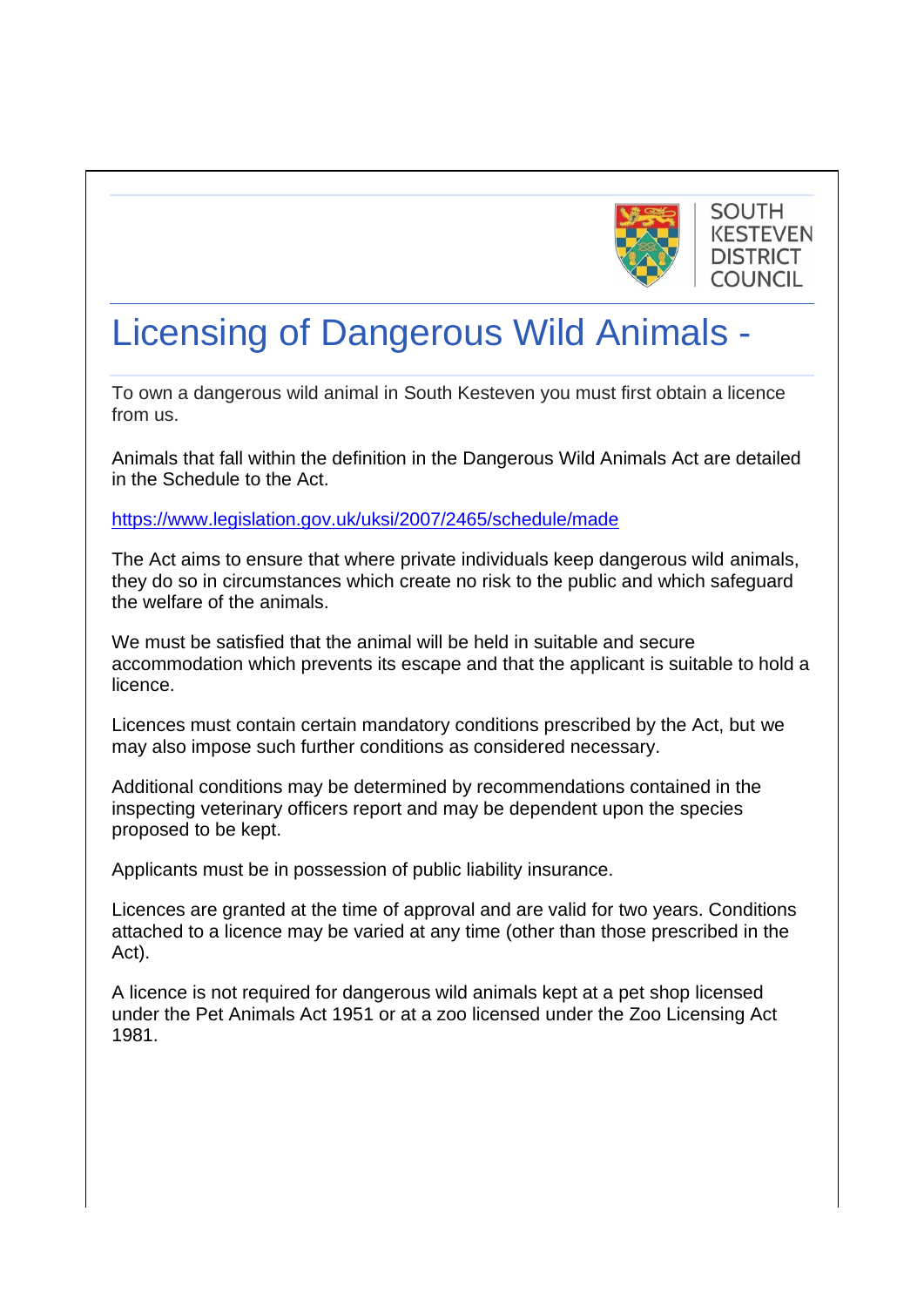### **Guidance notes for applicants**

2. In determining whether or not to grant a licence to keep a dangerous wild animal, the LA must have regard to the report of a veterinary practitioner. The local authority must be satisfied, before granting a licence, that:

- It is not contrary to the public interest on the grounds of safety, nuisance or otherwise to do so
- The applicant is a suitable person to hold a licence
- Any animal covered by the licence will:
- Be held in secure accommodation which will prevent the animal from escape, and is suitable as regards construction, size, temperature, lighting, ventilation, drainage and cleanliness and is large enough for the number of animals proposed to be held in it
- Be supplied with adequate and suitable food, drink and bedding material and be visited at suitable intervals
- Safeguards will be taken to ensure the protection of any animal in case of fire or other emergency
- All reasonable precautions will be taken to prevent and control the spread of infectious diseases
- The accommodation is large enough for the animal(s) to take adequate exercise.

3. The LA must not, except in exceptional circumstances, grant a licence unless the applicant either owns and possesses, or proposes to both own and possess, the animal(s).

4. The LA must not grant a licence unless its authorised veterinary surgeon or veterinary practitioner has inspected the premises where any animal(s) will normally be held, and it has received and considered a report by the vet detailing the condition and suitability of the proposed premises together with the condition of any animals or 'other thing' found there.

5. When granting a licence, the LA must impose certain conditions:

- Specifying that while any animal is covered by the licence:
- It shall be kept only by those persons specified (whether by name or description) in the licence
- It shall normally be kept at the premises specified in the licence
- It shall not be moved from those premises except in such circumstances as may be specified in the licence
- The person to whom the licence is granted must hold a current insurance policy which insures them and any other person covered by the licence to keep the animal, against liability for any damage which may be caused by the animal
- The terms of the policy must, in the LA's opinion, be satisfactory
- Stipulating restrictions on the species (whether one or more) of animal, and number of animals of each species, which may be kept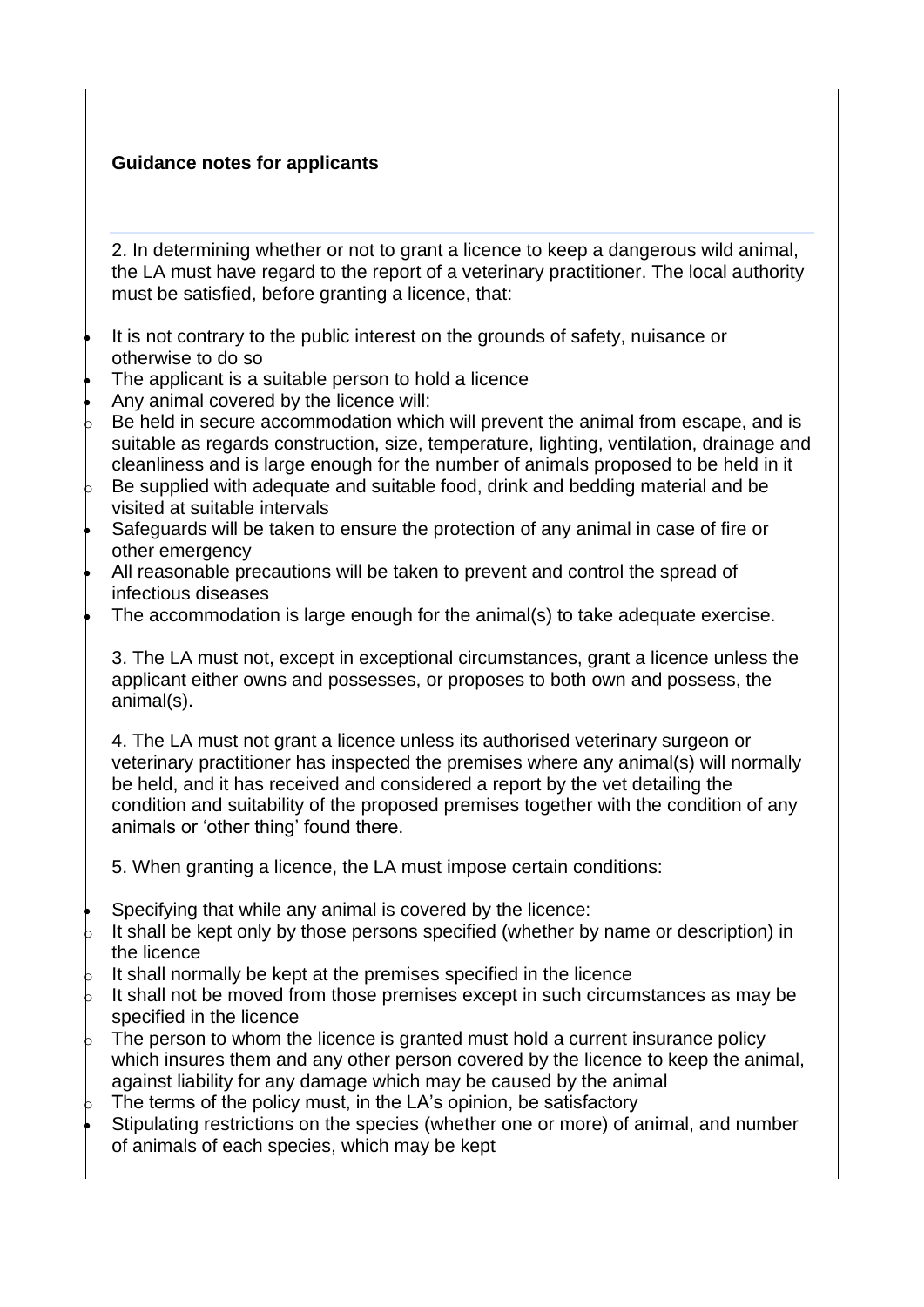- Requiring the person to whom the licence is granted to 'at all reasonable times' make available a copy of the licence to any person entitled to keep an animal under the authority of the licence
- Any other conditions which the LA considers to be necessary or desirable in order to ensure that it is satisfied that the requirements set out in paragraph 2 above will be met

#### **The application process**

6. A valid application must be submitted by the proposed licensee.

7. The application must specify the species of animal(s) and numbers of each species proposed to be kept, the premises where it is proposed to keep them and be accompanied by the appropriate fee.

8. The LA may not, however, grant a licence to anyone who is under eighteen years of age or is disqualified under the Act from keeping a dangerous wild animal.

#### **Fees**

9. The fees will be set under the LA's fee charging structure and may be at a level to recover the direct and indirect costs. The cost of the inspection by the vet may also be recovered from the applicant.

#### **Inspection**

10. Inspections should be carried out by a veterinary surgeon or veterinary practitioner or such other person as the LA may deem competent to do, and any such person should be authorised in writing to do so. On receipt of a valid application the LA will contact the approved veterinary officer to arrange for the inspection of the premises.

11. Most of the inspection will be undertaken by the approved veterinary officer, but the LA's officer may accompany and assist the veterinary officer at the inspection, in which case the officer should have access to the following items when carrying out the inspection:

- Application form
- Inspection checklist where appropriate
- Standard licence conditions
- Guidance documents
- Notebook
- Camera
- Safety shoes
- Wet-weather clothing, as necessary.

12. Sufficient time must be allowed to ensure that a thorough inspection of the premises can be carried out to ensure compliance with the requirements of the Act.

#### **Determination of an application**

13. Following the inspection, the veterinary officer will give his report to the LA with a recommendation as to whether to grant or refuse the application.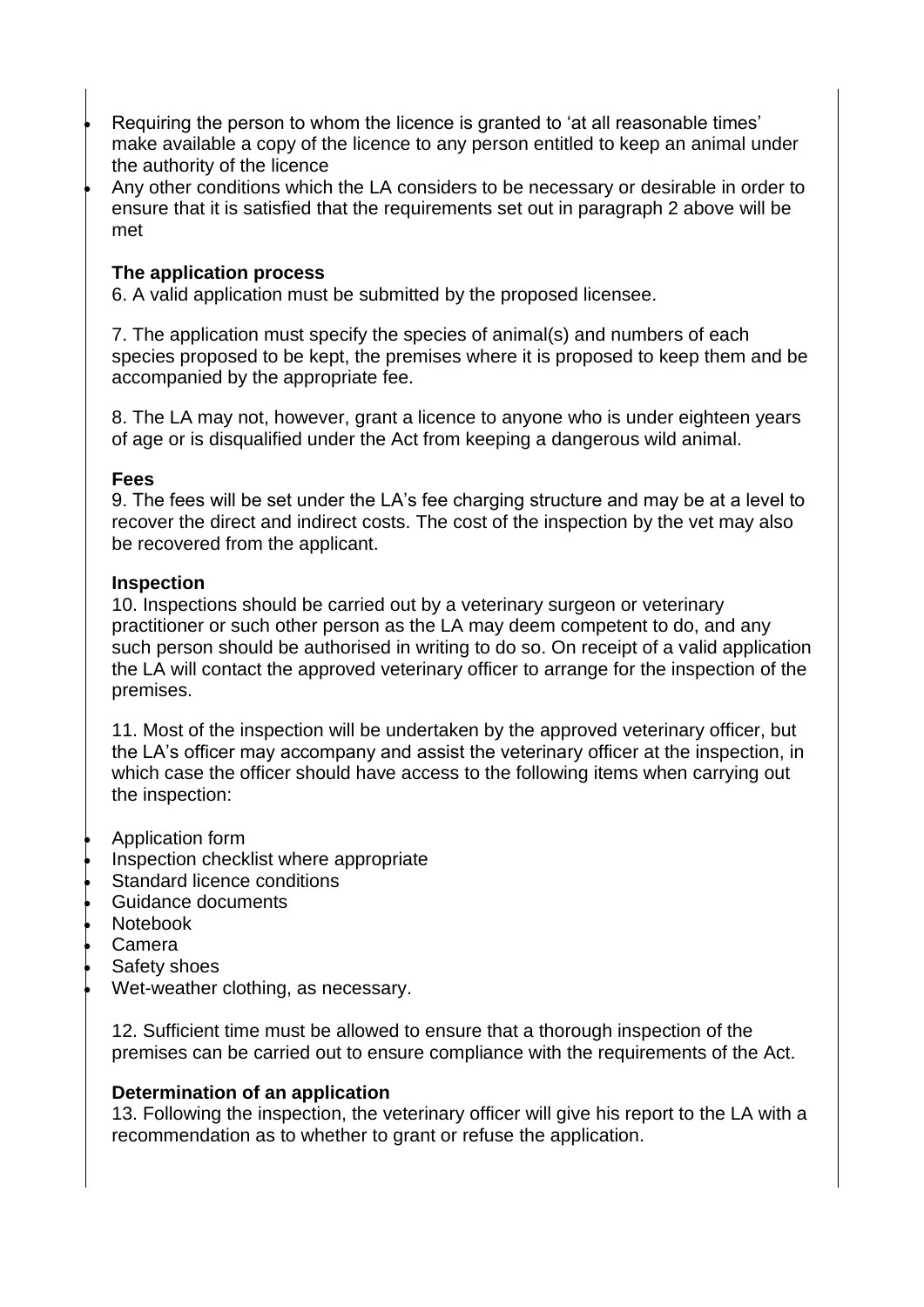14. Having regard to the inspection findings, the veterinary officer's report and discussion with the applicant, the LA has the following options:

- Grant a licence with appropriate licence conditions attached or
- Refuse the application, giving a clear explanation for the reasons for refusal.

15. Any decision to refuse must be given in writing setting out clearly the reasons for refusal. Any person aggrieved by the refusal of his application or any condition(s) attached to a licence may appeal to the magistrates' court against the LA's decision.

#### **The licence**

16. The licence, when granted, should show the following information:

- Name of licensee
- Name and address of premises to which the licence relates
- Start and end dates
- Species to be kept under the authority of the licence (including total numbers for each species)
- All appropriate licence conditions
- Rights of appeal.

#### **Duration of the licence**

17. The full licence commences on the day it is issued and lasts for two years.

#### **Renewal of the licence**

18. It is good practice for the LA to send renewal reminders at least two months before the expiry of the licence. Applications should be received before the expiry of the existing licence.

19. Renewal applications follow the same procedure as for new applications but applications may not be treated as renewals if they relate to any species of animal other than those for which the original licence was granted.

20. Where an application to renew is made before the expiry of the current licence, that licence is deemed to continue in force until the grant or refusal of the renewal application. The renewed licence takes effect from the date of expiry of the old licence.

## Local Procedures

The responsibility for the decision to approve or refuse an application for a licence should be in accordance with the Local Authority constitution.

## Enforcement

Section 2(5) of the Act – offence of keeping a dangerous wild animal without a licence granted by the LA in contravention of section 1(1).